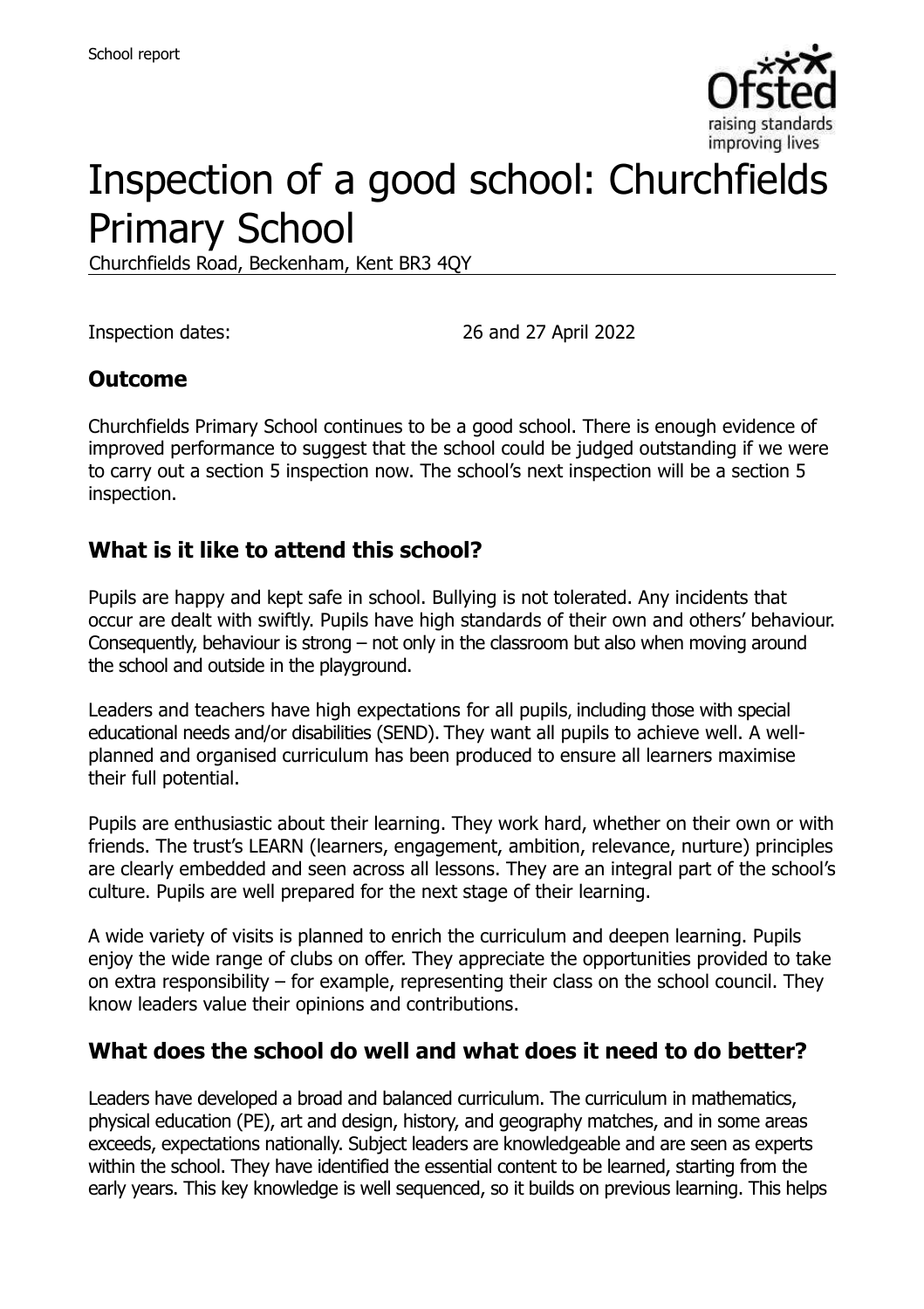

pupils learn more over time. In Reception, for example, pupils learn to add using a ten frame. This deepens early understanding of numbers to 10. Activities in continuous outside provision give them opportunities to practise so that learning sticks. As a result, they have a strong base to build on in Year 1.

Teachers also have detailed subject knowledge because of regular, high-quality, subject-specific training and coaching. Curriculum plans are detailed. They provide teachers with all the information they need to deliver their lessons effectively. Pupils are assisted to recall their previous learning and to understand how this helps with their current and future learning. Teachers continually check what pupils have learned. They adapt their lessons to help pupils overcome any misunderstandings or gaps in their knowledge. As a result, pupils remember what they have learned and deepen their understanding over time. For example, in PE, learning is deepened through teaching knowledge, skills and physiology in harmony. Pupils know about the individual muscles that need developing to bring improvement in a particular sport.

Reading is given high priority. All staff are well trained and deliver the phonics scheme with precision. This is monitored closely by leaders to make sure their high expectations are maintained. Children start learning letter sounds as soon as they start school. Books used to teach reading are carefully matched to the sounds pupils know. As a result, pupils learn in small steps and have the practice they need to become fluent readers as quickly as possible. Those at risk of falling behind are identified and supported through carefully planned interventions. This is to make sure they catch up. A love of reading is evident across the school. For example, pupils have the opportunity to share favourite books through a birthday book donation.

Pupils with SEND access the same learning as their peers. Tasks are adapted for individual pupils, as required. For example, in mathematics, workbooks are annotated with smaller learning steps to enable independent success. Those in the additional resourced classes receive a bespoke offer that helps them achieve from their individual starting points.

Behaviour is excellent. High expectations ensure that pupils understand the importance of good behaviour. They rise to these expectations. They are responsible, respectful and behave well in lessons. There is no low-level disruption and, as a result, pupils learn without interruption.

Pupils' wider development is prioritised. Leaders want pupils to develop a deeper sense of social responsibility. A programme is in place to encourage this for all classes, from Reception to Year 6.

Staff are overwhelmingly positive about leaders' support with their workload. This includes centralised planning and considerable professional development from the trust. Staff say leaders have an open-door policy. They feel listened to and valued.

# **Safeguarding**

The arrangements for safeguarding are effective.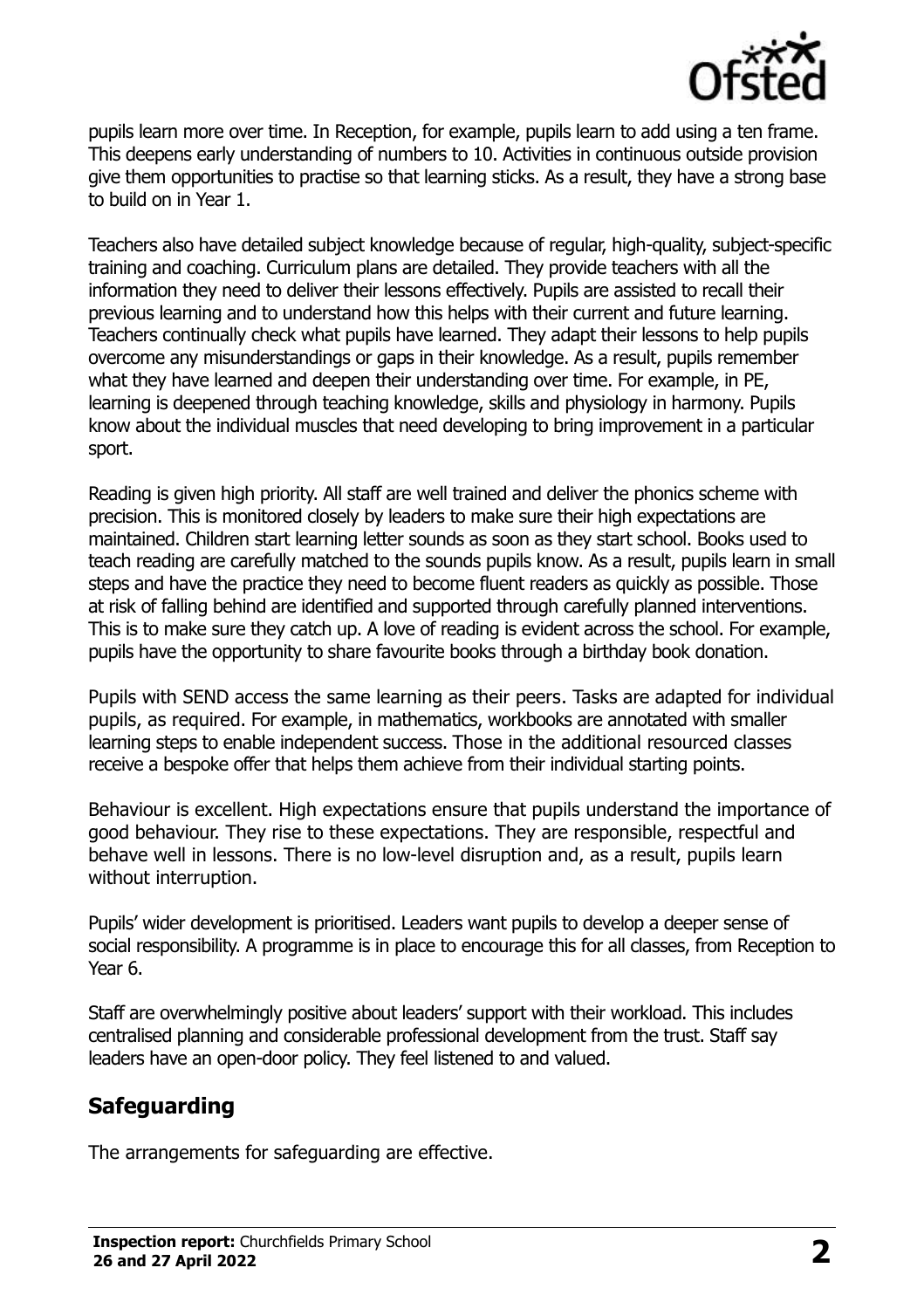

All staff are well trained and can identify concerns when they arise. These are reported quickly. Regular updates are provided during weekly staff meetings to keep safeguarding at the forefront.

Leaders know families well. They work with a range of external agencies to get families the help they need.

The curriculum has been developed to give pupils the knowledge they need to make safe decisions. For example, the school is surrounded by trains and trams. Leaders know this presents a risk. Consequently, they have included workshops, assemblies and lessons about train track safety to mitigate these risks.

# **Background**

When we have judged a school to be good, we will then normally go into the school about once every four years to confirm that the school remains good. This is called a section 8 inspection of a good or outstanding school, because it is carried out under section 8 of the Education Act 2005. We do not give graded judgements on a section 8 inspection. However, if we find evidence that a school would now receive a higher or lower grade, then the next inspection will be a section 5 inspection. Usually this is within one to two years of the date of the section 8 inspection. If we have serious concerns about safeguarding, behaviour or the quality of education, we will deem the section 8 inspection as a section 5 inspection immediately.

This is the first section 8 inspection since we judged the predecessor school, Churchfields Primary School, to be good in May 2016.

### **How can I feed back my views?**

You can use [Ofsted Parent View](https://parentview.ofsted.gov.uk/) to give Ofsted your opinion on your child's school, or to find out what other parents and carers think. We use information from Ofsted Parent View when deciding which schools to inspect, when to inspect them and as part of their inspection.

The Department for Education has further [guidance](http://www.gov.uk/complain-about-school) on how to complain about a school.

If you are the school and you are not happy with the inspection or the report, you can [complain to Ofsted.](https://www.gov.uk/complain-ofsted-report)

### **Further information**

You can search for [published performance information](http://www.compare-school-performance.service.gov.uk/) about the school.

In the report, '[disadvantaged pupils](http://www.gov.uk/guidance/pupil-premium-information-for-schools-and-alternative-provision-settings)' refers to those pupils who attract government pupil premium funding: pupils claiming free school meals at any point in the last six years and pupils in care or who left care through adoption or another formal route.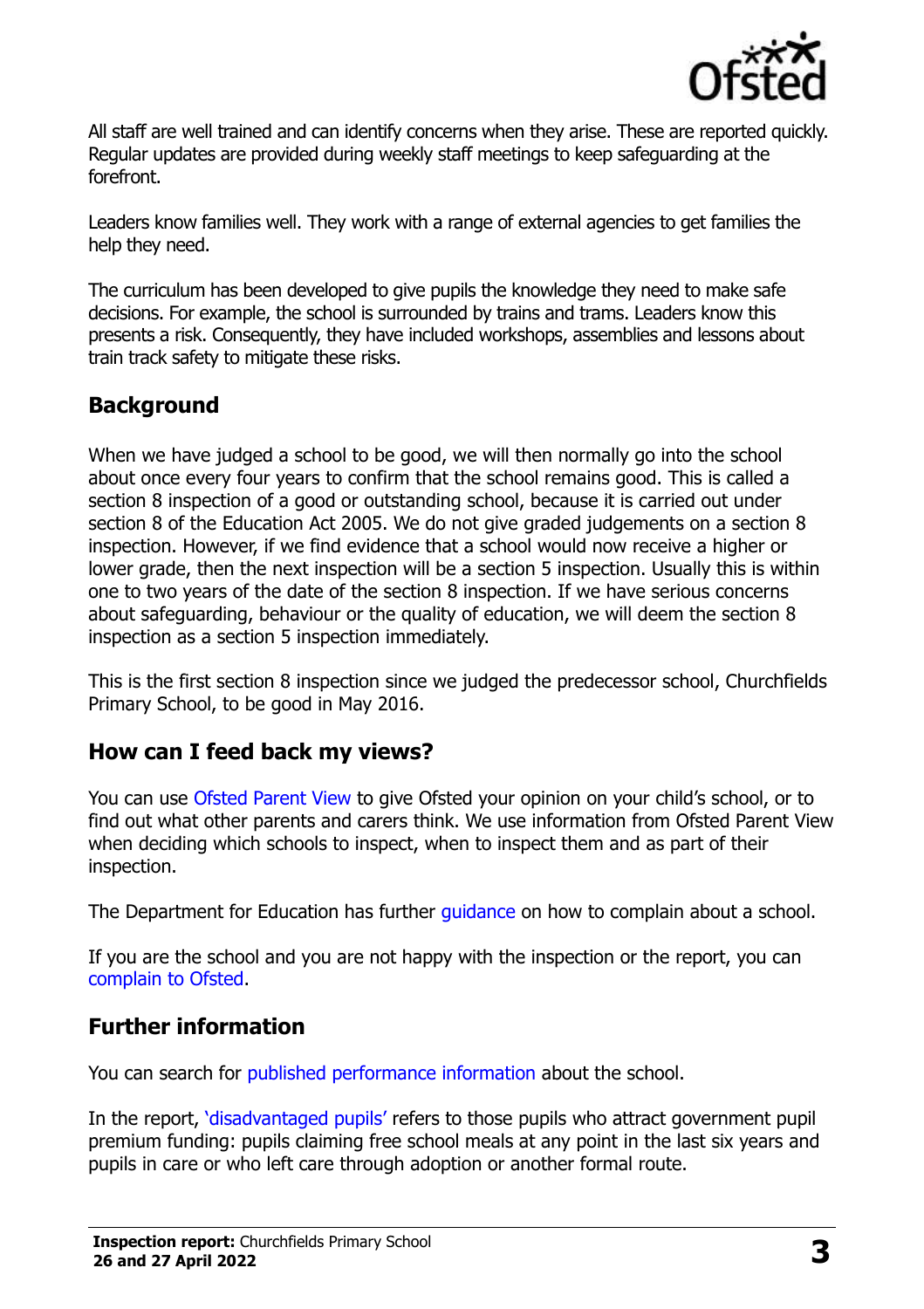

# **School details**

| Unique reference number             | 145204                          |
|-------------------------------------|---------------------------------|
| <b>Local authority</b>              | <b>Bromley</b>                  |
| <b>Inspection number</b>            | 10212304                        |
| <b>Type of school</b>               | Primary                         |
| <b>School category</b>              | Academy converter               |
| Age range of pupils                 | 3 to 11                         |
| <b>Gender of pupils</b>             | Mixed                           |
| Number of pupils on the school roll | 500                             |
| <b>Appropriate authority</b>        | Board of trustees               |
| <b>Chair of trust</b>               | <b>Brian Ledbetter</b>          |
| <b>Headteacher</b>                  | Tom Hyndley                     |
| Website                             | www.churchfields.bromley.sch.uk |
| Date of previous inspection         | Not previously inspected        |

# **Information about this school**

- The school is a larger-than-average-sized primary school.
- The school converted to an academy after its last inspection.
- The school joined the Quality First Education Trust in November 2017.
- The school runs a breakfast and after-school club.
- The school does not use any alternative provision.
- The school has two additional resourced classes for pupils with SEND.

### **Information about this inspection**

- This was the first routine inspection the school received since the COVID-19 pandemic began. The inspector discussed the impact of the pandemic with school leaders and has taken that into account in their evaluation of the school.
- The inspector met with the headteacher, other senior leaders, a selection of subject leaders and members of staff.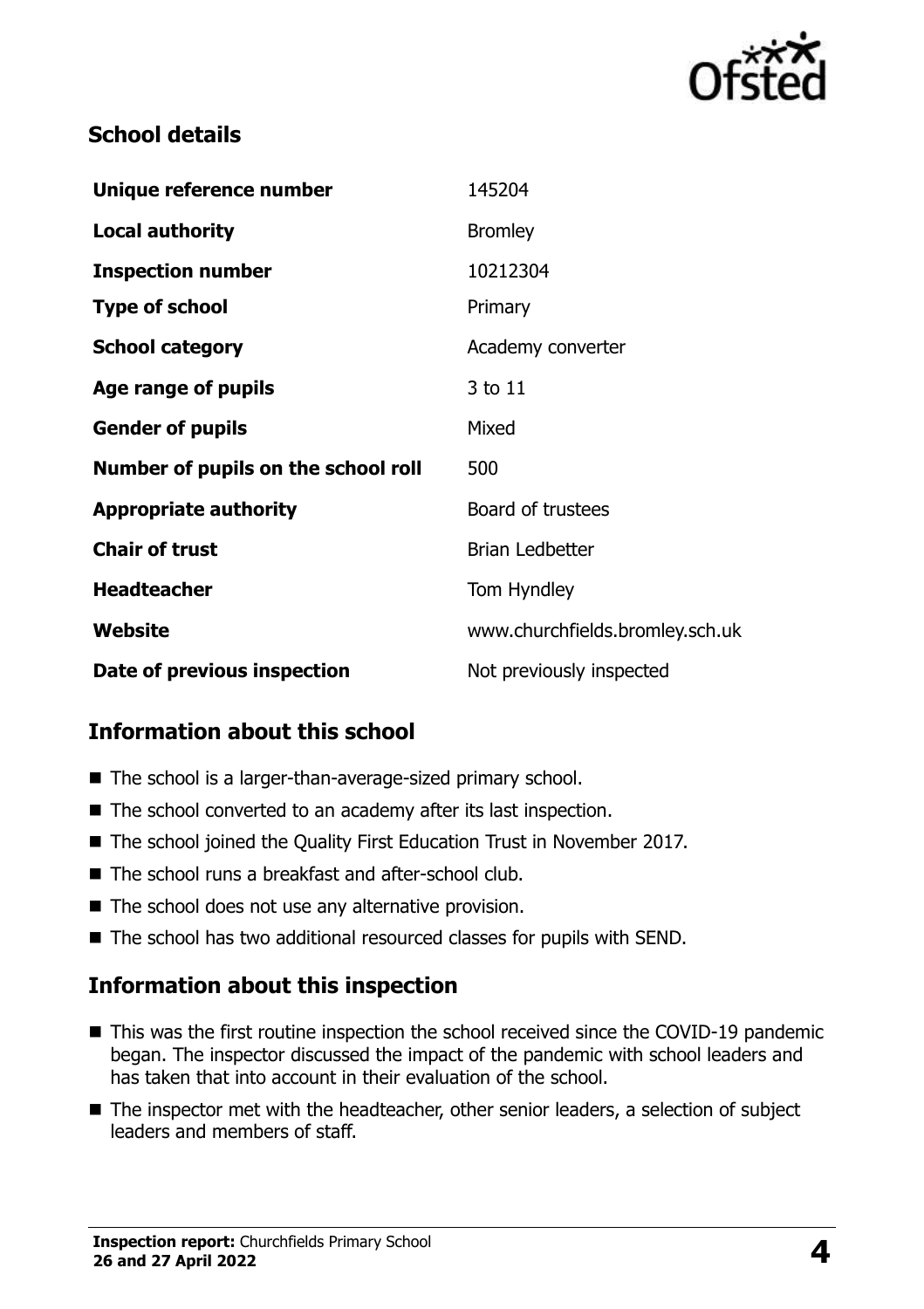

- The inspector met with the chief executive officer of the Quality First Education Trust. They also spoke with two members of the trust board, including the chair of the local governing body.
- The inspector carried out deep dives in these subiects: early reading, mathematics and PE. For each deep dive, the inspector met with subject leaders, looked at curriculum plans, visited a sample of lessons, spoke to some pupils about their learning and looked at samples of pupils' work.
- The inspector also looked at curriculum plans, spoke to subject leaders and talked to pupils, with samples of pupils' work looked at for history, geography and art.
- The inspector considered early mathematics in the Nursery and Reception classes.
- The inspector looked at a range of documents, including leaders' priorities for improvement.
- The inspector reviewed the arrangements for safeguarding by scrutinising records, and through discussions with leaders, staff and pupils.
- The views of pupils, parents and staff were gathered through discussions, and Ofsted's surveys were considered.

#### **Inspection team**

Samantha Ingram, lead inspector Her Majesty's Inspector